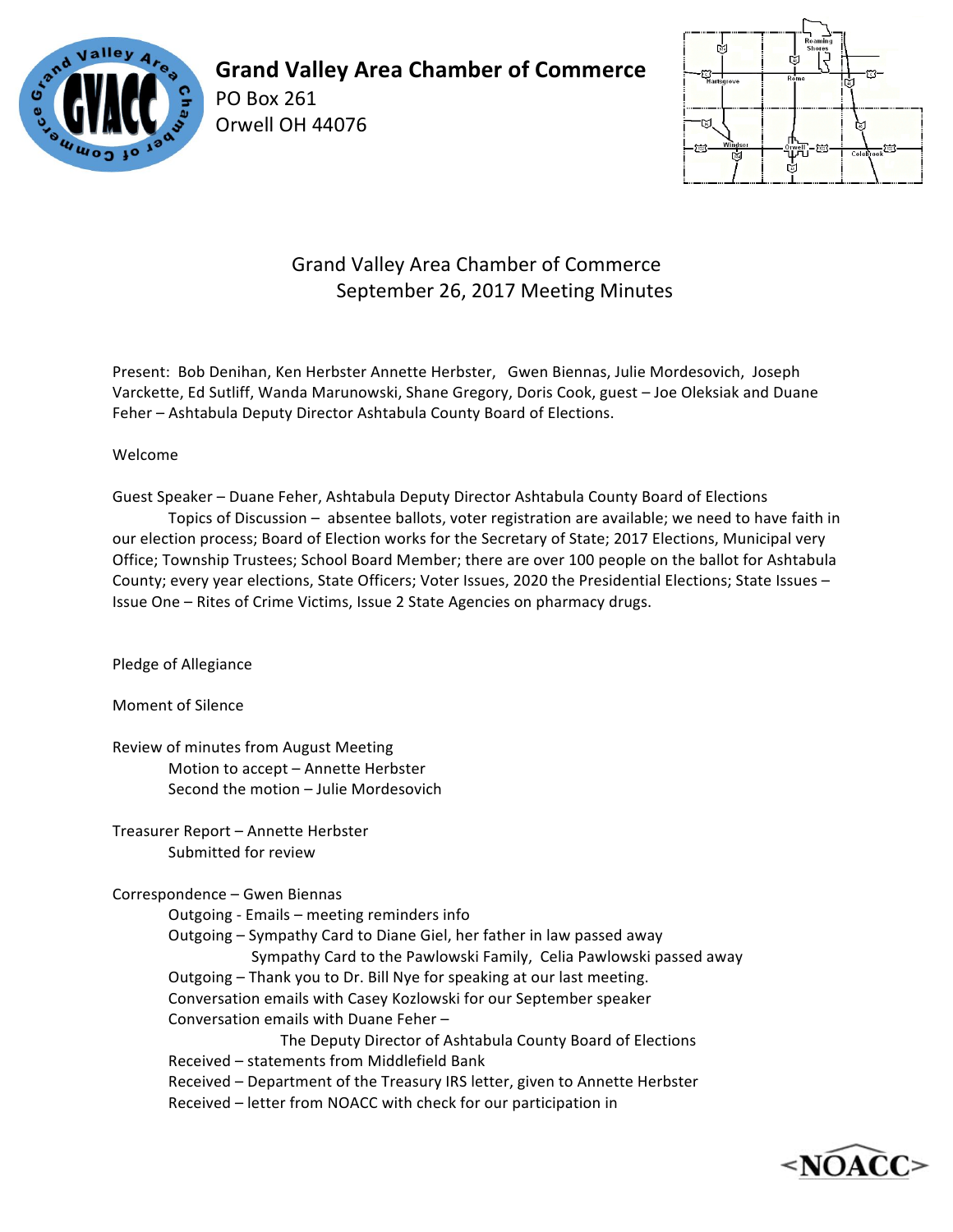

## **Grand Valley Area Chamber of Commerce**

PO Box 261 Orwell OH 44076



NOACC Workers' Compensation Group Rating Program

Received - 2 email, Growth Partnership

Received – email, Business Compass Meeting for September

Received – letter from Hicks Partners to possibly speak at our meetings

Their teams works with entrepreneurs, small business Fortune 500 companies, non-profits and other organizations to shape policy

Spotlight Business - September, Winer Legal Services; October, Ray Bros; November, Orwell Tool; December, Tri County Veterinary Clinic

Nomination for Rising Star - Stuart Walker

Gun Raffle - 8 tickets left. As soon all of them our sold we will draw the winner. We are looking forward to the next Gun Raffle.

Next Chamber Dinner Meeting – October 31 at the Rome Fire Hall @ 6:30 p.m. Guest Speaker – Joseph Varckette.

No one stepped up for the Nominating Committee.

We will be raising our membership dues to \$60 to help defray operational expenses. We haven't raised our dues in years. Majority of present Chamber members to accept the \$10 increase

We need to incorpate in our By-Laws if we were to dispand our Chamber where will the remaining money go.

Membership forms and information will be emailed and an additional note to explain the increase of the membership dues.

Business Roundtable: 

\*Ed Sutliff, Western Reserve Drafting – buried with work with is good.

\*Joe Olesksiak, Timber Frame Company – a consultant to Ed Sutliff

\*Wanda Marunski, The Gazette – our local ad representative

\*Doris Cook, The Gazette - GV vs Black Knights for Homecoming, we hope for more people to support our local teams.

\*Susan Robinson, Sacred Path Candles - a lot of effort for a show in Columbus

\*Julie Mordesovich, First Responders – Queen of Hearts, estimate for the floor in the fire hall \$11,800, they are looking to rent a sander and do some of the work themselves, First Responders ATV Raffle, Breakfast with Santa. Santa will be coming on November 26.

\*Bob Denihan, B & S Publishing - ticket season is picking up.

\*Annette Herbster, Herbster Tax Service - extensions are coming due. Keeping busy.

\*Ken Herbster, Herbster Home Inspection - inquiries but no one has bit.